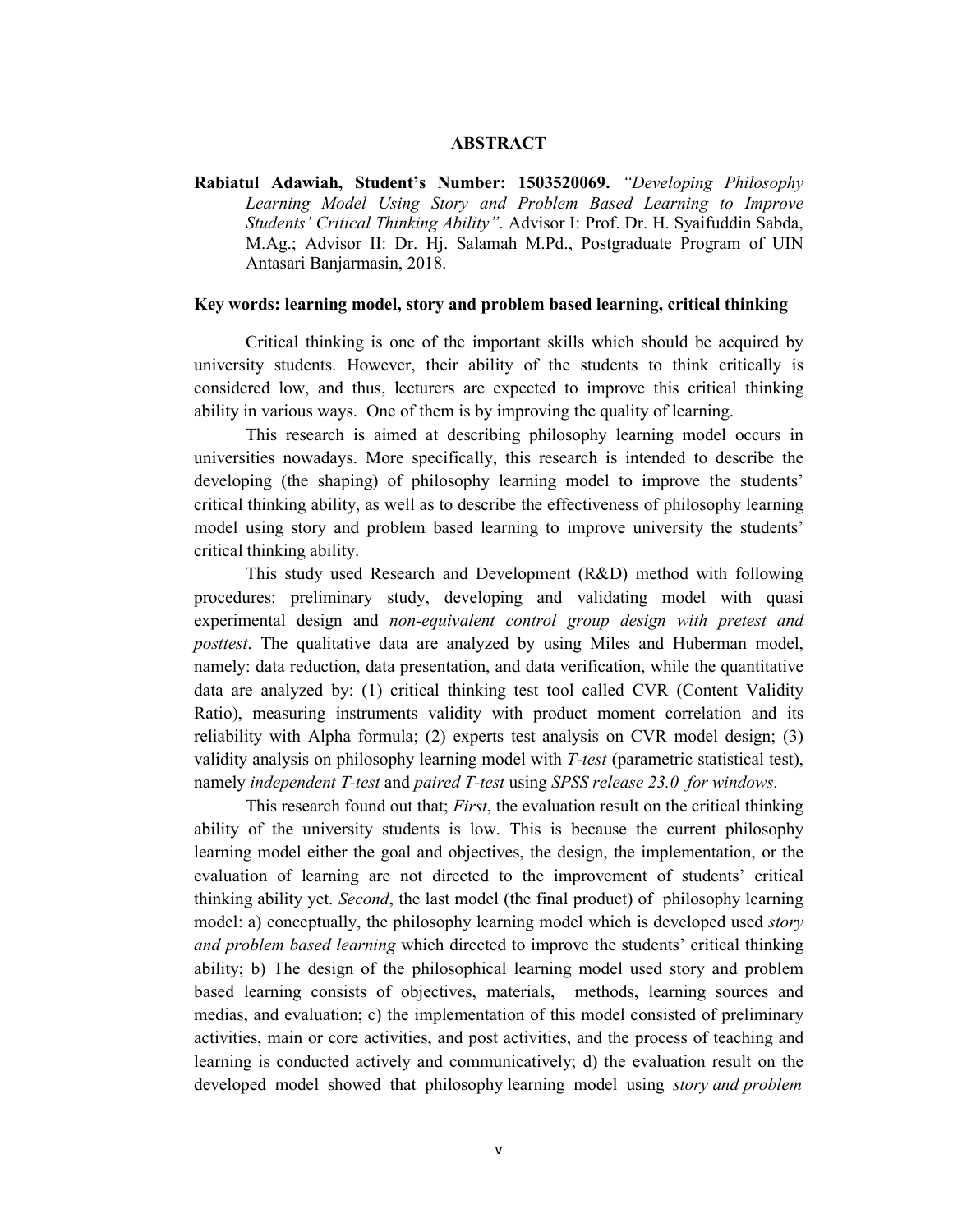*based learning* is reliable and appropriate to be used as a model of teaching and learning philosophy. *Third,* philosophy learning model using *story and problem based learning* is significantly effective to improve the critical thinking ability of the university students. This is supported by the validation test result using quasi experimental design with *non-equivalent control group design with pretest and posttest*, namely: SPBL class with an average increase in the value of critical thinking skills from 11.0323 (medium) to 19.2903 (high), with an average difference of 8.26. Control class with an average increase in the value of critical thinking skills from 11,5806 (medium) to 14.9032 (medium), with the average difference being 3.32. Then after hypothesis testing with Independent Samples T-Test, the result of *t* count is 8.130 with probability (*sig*.) 0.000. Because the probability is smaller < than 0.05, then  $H_0$  is rejected. This showed that there are significant differences in increasing the value of students' critical thinking between the SPBL class and the control class. The results of thise comparisons showed that this philosophy learning model using *story and problems based learning* is effective to improving the critical thinking ability of the university students.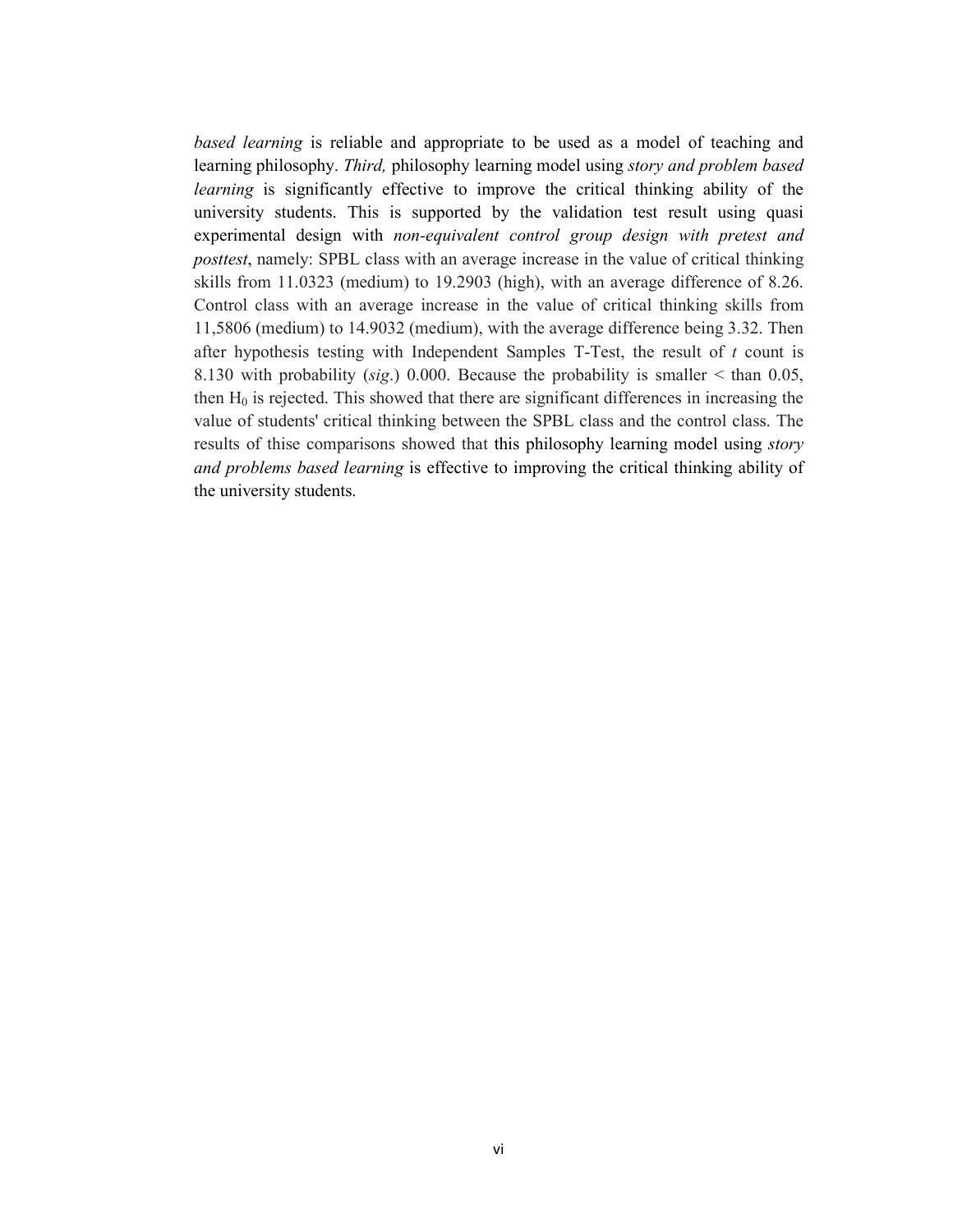### **ABSTRAK**

**Rabiatul Adawiah, NIM 1503520069**. *Pengembangan Model Pembelajaran Filsafat dengan Story and Problem based Learning untuk Meningkatkan Kemampuan Berpikir Kritis Mahasiswa*, di bawah bimbingan I: Prof. Dr. H. Syaifuddin Sabda, M.Ag. dan bimbingan II: Dr. Hj. Salamah M.Pd., pada Pascasarjana UIN Antasari Banjarmasin, 2018.

#### **Kata kunci: Model pembelajaran,** *story and problem based learning***, berpikir kritis**

Berpikir kritis merupakan salah satu potensi penting yang harus dimiliki oleh mahasiswa. Hanya saja kemampuan berpikir kritis mahasiswa masih banyak yang rendah. Oleh karena itu menjadi tugas bagi dosen untuk meningkatkan kemampuan berpikir kritis ini, salah satunya dengan meningkatkan kualitas pembelajaran.

Penelitian ini bertujuan untuk mendeskripsikan model pembelajaran filsafat yang berlangsung di perguruan tinggi saat ini, mendeskripsikan pengembangan (pembentukan) model pembelajaran filsafat untuk meningkatkan kemampuan berpikir kritis mahasiswa, dan mendeskripsikan efektivitas model pembelajaran filsafat dengan *story and problem based learning* untuk meningkatkan kemampuan berpikir kritis mahasiswa.

Penelitian menggunakan metode penelitian dan pengembangan (R&D) dengan prosedur yaitu: Studi pendahuluan, pengembangan model, dan validasi model. Data kualitatif dianalisis dengan model Miles and Huberman, yaitu: reduksi data, penyajian data dan verifikasi data. Adapun data kuantitatif dengan analisis, yaitu: (1) alat ukur berpikir kritis dengan CVR atau *Content Validity Ratio*, validitas alat ukur dengan korelasi *product moment*, dan reliabilitas alat ukur dengan rumus Alpha; (2) Analisis data uji ahli terhadap rancangan model menggunakan CVR; (3) Analisis validasi model dengan uji statistik parametrik uji T (*T-Test*), yaitu *independent T-test* dan *paired T-tes* melalui program *SPSS release 23.0 for windows*.

Hasil temuan dari penelitian adalah: *Pertama*, hasil evaluasi terhadap kemampuan berpikir kritis mahasiswa diketahui masih rendah. Hal ini karena model pembelajaran filsafat saat ini baik menyangkut tujuan, desain, proses implementasi, dan evaluasi pembelajaran belum mengarah pada peningkatan kemampuan berpikir kritis mahasiswa. *Kedua*, diperoleh produk akhir model pembelajaran filsafat yaitu: a) Secara ide model pembelajaran filsafat yang dikembangkan adalah *story and problem based learning* (SPBL) untuk meningkatkan kemampuan berpikir kritis mahasiswa; b) Desain model SPBL terdiri dari tujuan, materi, metode, sumber dan media, serta evaluasi; c) Implementasi model SPBL meliputi: kegiatan pendahuluan, inti, dan penutup, dan proses pembelajaran berlangsung secara aktif dan komunikatif; d) Hasil evaluasi menunjukkan bahwa model SPBL tepat dijadikan sebagai salah satu model pembelajaran filsafat. *Ketiga*, model SPBL efektif dalam meningkatkan kemampuan berpikir kritis mahasiswa. Ini terbukti dari hasil kuasi eksperimen menggunakan desain *nonekuivalen control group design with pretest and posttest*, yaitu: Kelas SPBL dengan rata-rata peningkatan nilai kemampuan berpikir kritisnya dari 11.0323 (sedang) menjadi 19.2903 (tinggi), dengan rata-rata selisih adalah 8.26. Kelas kontrol dengan rata-rata peningkatan nilai kemampuan berpikir kritisnya dari 11.5806 (sedang) menjadi 14.9032 (sedang), dengan rata-rata selisih adalah 3.32. Kemudian setelah dilakukan uji hipotesis dengan *Independent Samples T-Test* diperoleh hasil t hitung adalah 8.130 dengan probabilitas  $(sig.)$  0.000. Karena probalitas lebih kecil < dari 0,05, maka  $H_0$  ditolak. Ini menunjukkan bahwa terdapat perbedaan yang signifikan dalam peningkatan nilai berpikir kritis mahasiswa antara kelas SPBL dengan kelas kontrol. Hasil perbandingan tersebut menunjukkan bahwa model *story and problem based learning* efektif untuk meningkatkan kemampuan berpikir kritis mahasiswa.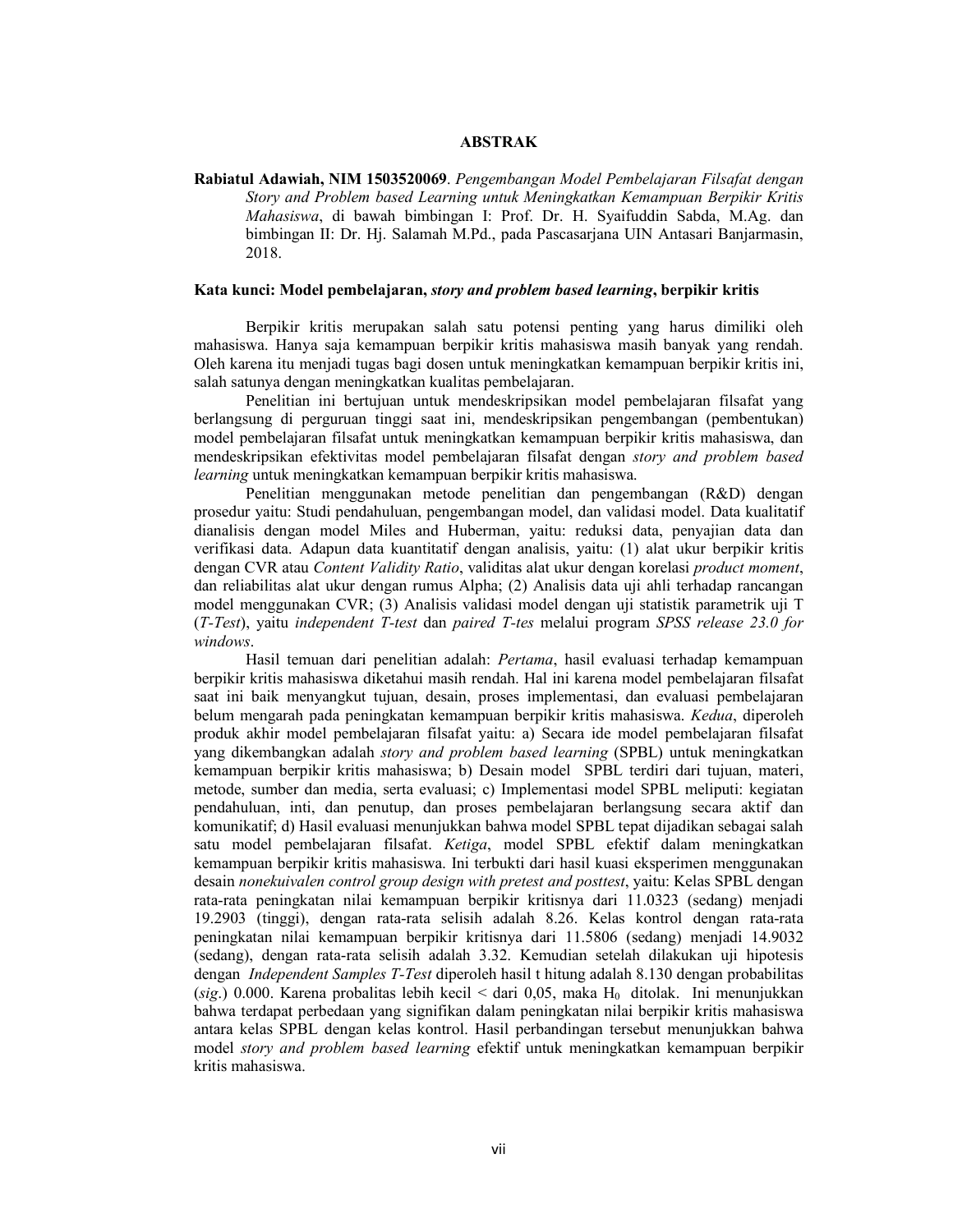# **الملخص**

**ربيعة العدوية، رقم القيد: .1503520069** تطوير نموذج في تعلم الفلسفة مع القصة و التعلم القائم على حل المشاكل لتحسين التفكير الناقد عند الطلاب. المشرف الأول: الأستاذ الدكتور الحاج سيف الدين سبدا الماجستير, والمشرفة الثانية: الأستاذة الدكتورة الحاجة سلامةالماجستير, في الدراسات العليا جامعة انتساري الإسلامية الحكومية, 2018.

الكلمات الرئيسية: نموذج التعلم ، والقصة والتعليم القائم على المشاكل ، والتفكالناقد

التفكير الناقد هو أحد الإمكانات المهمة التي يجب أن يمتلكها الطلاب. غير أن هذه القدرة علي التفكير الناقد لدي كثير منهم منخفضة. ولذلك ، فإن واجب المحاضرين تحسين هذه القدرة علي التفكير الناقد، أحدها تحسين نوعية التعلم.

دف هذه الدراسة توضيح نماذج في تعلم الفلسفة في الجامعات اليوم، وتطور(تشكيل) نموذج في تعلم الفلسفة لتحسين مهارات التفكير الناقد عند الطلاب، ويصف فعالية نماذج تعلم الفلسفة مع القصة و التعلم القائم على حل المشاكل لتحسين التفكير الناقد عند الطلاب.

وقد سار البحث علي ج البحث والتطوير (D & R (من خلال إجراءات وهي: الدراسات الأولية، وتطوير نموذج والتحقق منه بأنشطة التصميم. وتم تحليل البيانات النوعية باستخدام نموذج مايلز وهوبرمان ، وهو: التحديد من البيانات وعرضها والتحقق منها. وأما التحليل الكمي للبيانات، فهو (1) أدوات قياس التفكير الناقد مع CVR أو نسبة صلاحية المحتوي، وصلاحية أداة القياس بارتباط moment product، والاعتماد على أداة القياس بصيغة Alpha.) 2 (تحليل بيانات اختبار الخبراء بشأن تصميم النموذج باستخدام CVR أو نسبة صلاحية المحتوى ؛ (3) تحليل نموذج في تعلم الفلسفة من خلال التحقق بالإحصائي parametric اختبار T وهو اختبار T مستقلا ومقترنا (-T independent( test واختبار paired-T عن طريق 23.0 SPSS لإطلاق ويندوز.

نتائج هذا البحث: أولاً ، أن قدرات التفكير الناقد لدى الطلاب ما زالت منخفضة. علما بأن نموذج التعلم الفلسفة الحالي سواء فيما يتعلق بالأهداف وتصميم التعلم وعملية التنفيذ والتقييم لم يؤد إلى زيادة مهارات التفكير الناقد لدى الطلاب. ثانيا، تتكون نتائج نماذج تعلم الفلسفة النهائي، وهو: أ) علي المستوي الفكري أن تعلم الفلسفة المطور هو تعلم قائم على القصة وحل المشاكل لتحسين مهارات التفكير الناقد لدى الطلاب ؛ ب) يتكون تصميم نموذج التعلم من أهداف ومواد وأساليب ومصادر